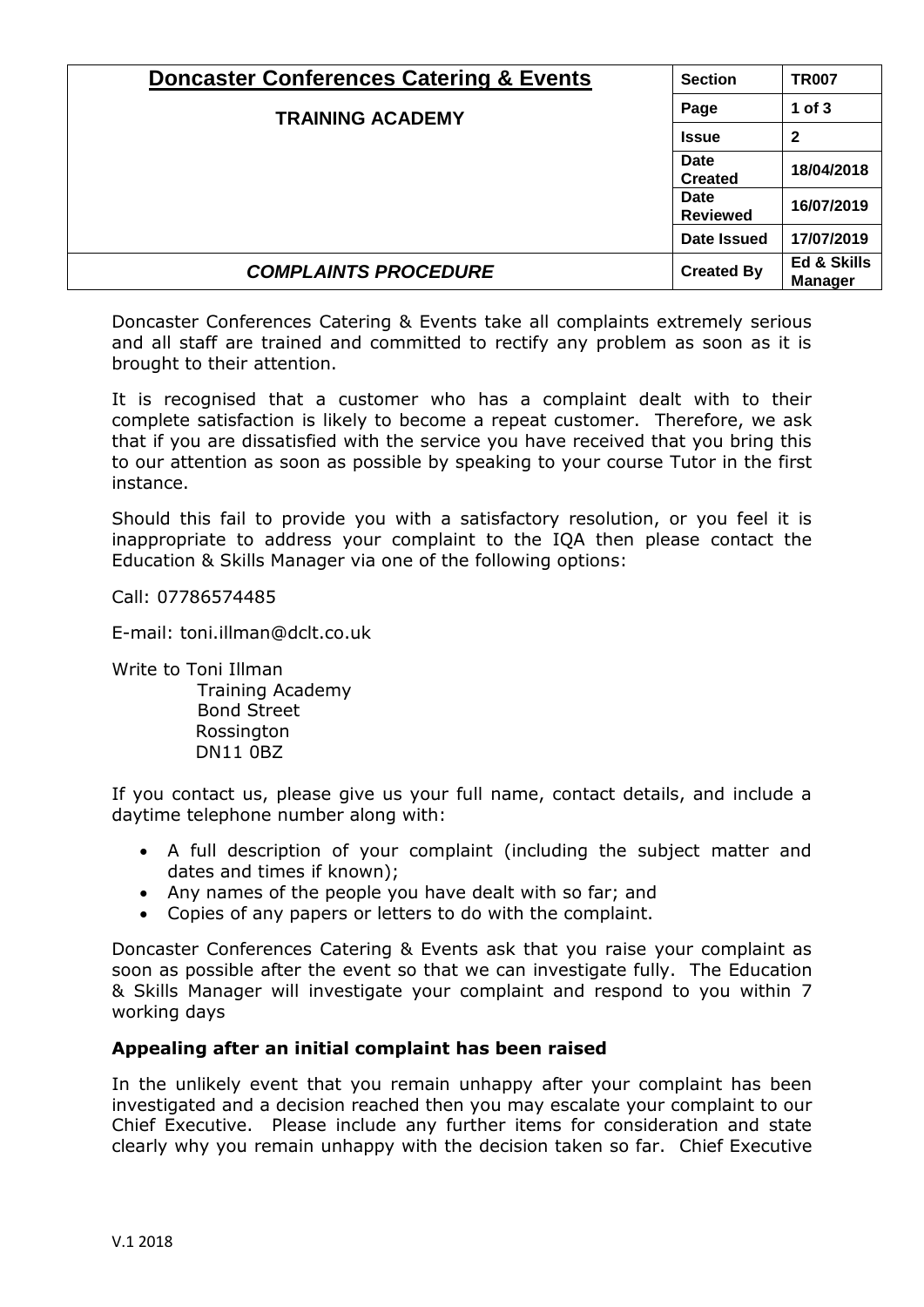| <b>Doncaster Conferences Catering &amp; Events</b> | <b>Section</b>                 | <b>TR007</b>                  |
|----------------------------------------------------|--------------------------------|-------------------------------|
| <b>TRAINING ACADEMY</b>                            | Page                           | $2$ of $3$                    |
|                                                    | <b>Issue</b>                   | 2                             |
|                                                    | Date<br><b>Created</b>         | 18/04/2018                    |
|                                                    | <b>Date</b><br><b>Reviewed</b> | 16/07/2019                    |
|                                                    | Date Issued                    | 17/07/2019                    |
| <b>COMPLAINTS PROCEDURE</b>                        | <b>Created By</b>              | Ed & Skills<br><b>Manager</b> |

will investigate in full and respond to you within 7 days unless it requires further investigation, should this be required you will be duly notified.

The Chief Executive can be contacted via:

E-mail: Michael.hart@dclt.co.uk

Write to: Michael Hart

 The Dome Bawtry Road Doncaster DN4 7PD

This will be the final route of escalation within our company.

## **Awarding Bodies**

If you remain unhappy after following our own internal complaints procedure and your complaint refers to services you have received relating to your course and achieving your qualification then please contact the Awarding Organisation directly.

Highfield Awarding Body for Compliance (HABC) and their complaint policy can be located on their website: **www.highfieldabc.com**.

Alternatively, please speak to the HABC team on 0845 2260350.

ActiveIQ complaint policy can be located on their website: [www.activeIQ.co.uk](http://www.activeiq.co.uk/)

Alternatively, please speak to the ActiveIQ team on 01480 467950

Should you address your complaint to the awarding body and remain unhappy with the outcome you may then raise your complaint to the relevant qualification regulator. Either a representative of Doncaster Conferences Catering & Events or the Awarding Organisation will be able to offer you guidance on the appropriate qualification regulator in each instance and provide contact details.

The following relates to complaints regarding publicly funded qualifications in Scotland only. Should you have undertaken a publicly funded qualification in Scotland, wish to make a complaint and you have exhausted the procedures of Doncaster Conferences Catering & Events or the Awarding Organisation, and the relevant qualification regulator then you do have one final route of complaint. Please contact the Scottish Public Services Ombudsman (SPSO) directly, details can be located on their website: **www.spso.org.uk**